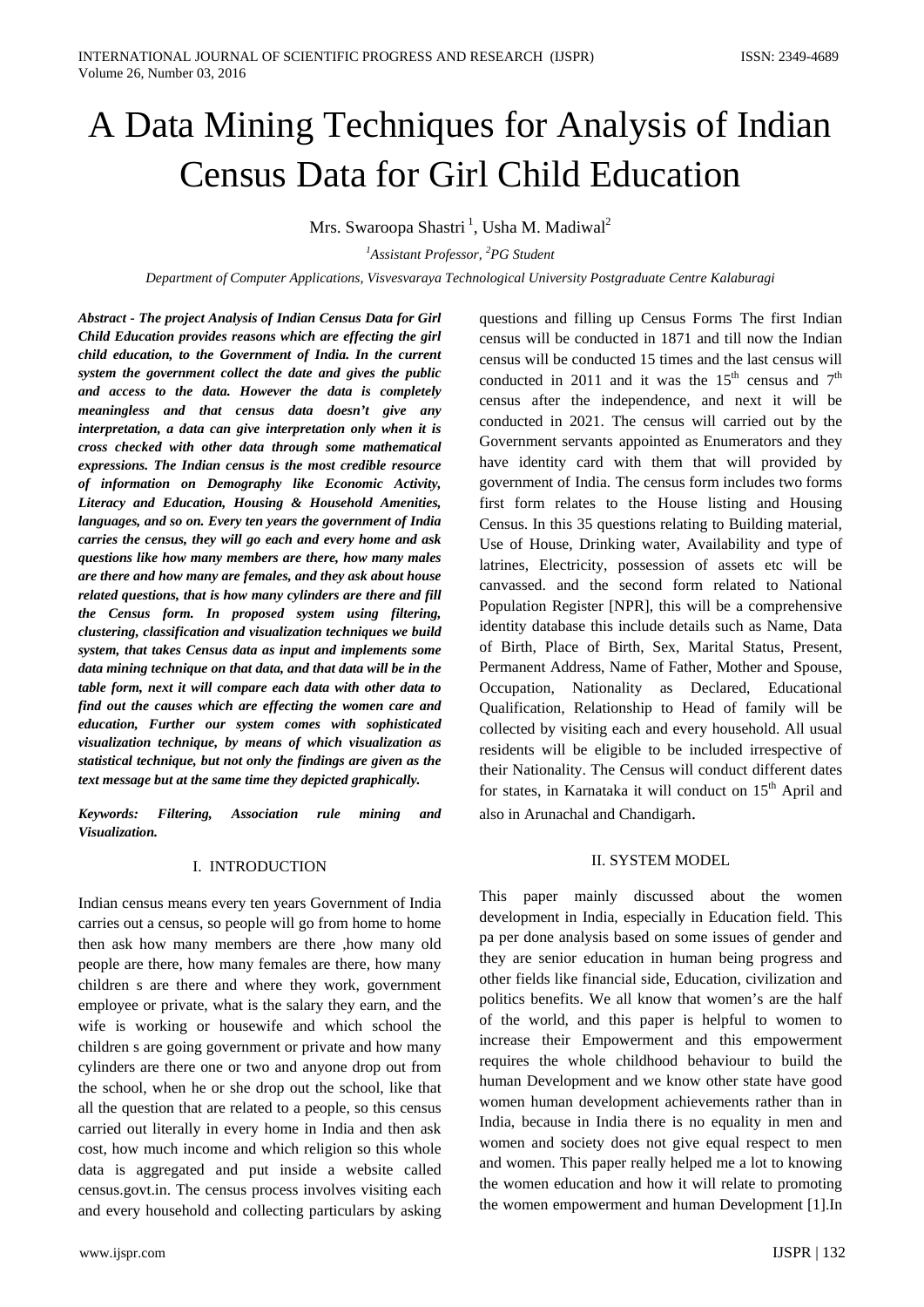this paper the author discussed about the inequalities in educational opportunity the author ask that why the most of the children's are still out of School what are the reasons behind those children's who have not coming school. After studying this paper it will give three important issues why inequality in educational opportunity. The first inequality educational opportunity is found in the sex ratio and regions and income group, how much they earn and second one is the checking of adult women empowerment in education and improving their school attendance and third one is the estimation of explanatory power. This paper is useful to this project because this project calculate the female literacy and it will compared with all parameters those are help to improve the women education and this project give the reasons why the female literacy is low in some region, however this paper also give why inequality in men and women education and what are the issues that effecting the women Empowerment. [2]. this paper discussed about the Education, the education is one of the important part of the every human being to build a good development. This paper gives all the information about Education how it will important and how it will be increased. This paper gives some important points that points are very useful to improve the Education. Those are first one is it will discussed about how many Educational Institutions are there in one District and those schools have primary, Primary with upper primary and higher secondary and it will also give information about teachers, that how many teachers are appointed in one district. And this paper also discussed about the infrastructure of school, that is how many schools are have the building facility and how many are having drinking water facility and how many have sanitation facility and how many have blackboard facility in classrooms. This paper is really helped this project a lot, through this paper it will clearly mentioned that how the Education improved, For improvement of the Education this paper mentioned some points and those points are really helped to this Project to increase the Female Literacy. [3]. This paper mainly tells about child labour in India, this paper tells how children's are in labour field and how they work, the work may be many types some are most dangerous to them and as well as country also we all are know that India is the topmost country and this facing child labour issue is very high in India. For this the author want to the Government of India take some actions that are helpful to avoid this child labour issue. And this paper is very helpful to this project because this project is mainly for finding the girl child education so this paper is child labour issue than it is tells that the reason behind the child labour issue that reasons are also helpful to this project for finding female literacy because the child labour may be girls also that's why this paper is very helpful to this project. [4]. the paper provides information about Government funds that are sanctioned for girl's child education in Rural India for public schools, because the female literacy is low in the villages. In villages the parents will not send their girls to school they will think that the girl education not important, in villages the schools are also not good and the schools are not got all the facilities, for that the Government of India provide the funds and facilities to encourage the girls to come school. For that this paper will help to increase the girl's enrolment in the upper primary schools in rural areas of India. And this paper will assist the project, in the project it will find out the female literacy, where the girl's education is high and in which state it is low. For that this paper will really very useful to find out the female literacy and why the literacy is low in some state or villages. [5]. this paper is mainly for women empowerment. For this education is the milestone of women empowerment, because it allows them to take actions to the problems, to face their traditional character and change their life. This paper also help them to decrease the inequalities between the families, the girl child education is one of the important main issue in the India. The women's growth in the rural areas is very slow; this means that still in our country the women are illiterate. For this our project is very helpful to women's to solve their problems which are effecting their growth, because our project is mainly for girl child education and the main objectives of the project is to find out the reasons that are effecting the women growth and another one important objective is identified the issues which are effecting the women's education and it will give a solutions to those problems in the text message and also displayed in the graph format. The Government of India take the appropriate action to solve those problems and sanctioned money to women education. [6]. There are major challenges to determine whether improvements in child survival are seen in both males and females where females are unnecessarily dying. And this project using the Making Comparison challenging technique. This project marks a significant advance towards profiling and subsequently tackling the issue of gender inequities in child health mortality. This disaggregated data that incorporates age, region within a country; wealth and education of the family are important covariates to be studied in relation to gender when looking at child health care access and outcome. This paper is very useful to this project because the project contains the census data in that the female's data will be there, so we can say that it will help to know the female sex ratio. [7]. The present study was carried out to identify the beneficiary level factors of utilization of Janani Suraksha Yojana scheme in urban slums and resettlement colonies of trans-Yamuna area of Delhi. The 469 mothers interviewed, 333 (71%) had institutional delivery, 128 (27.3%) had benefited from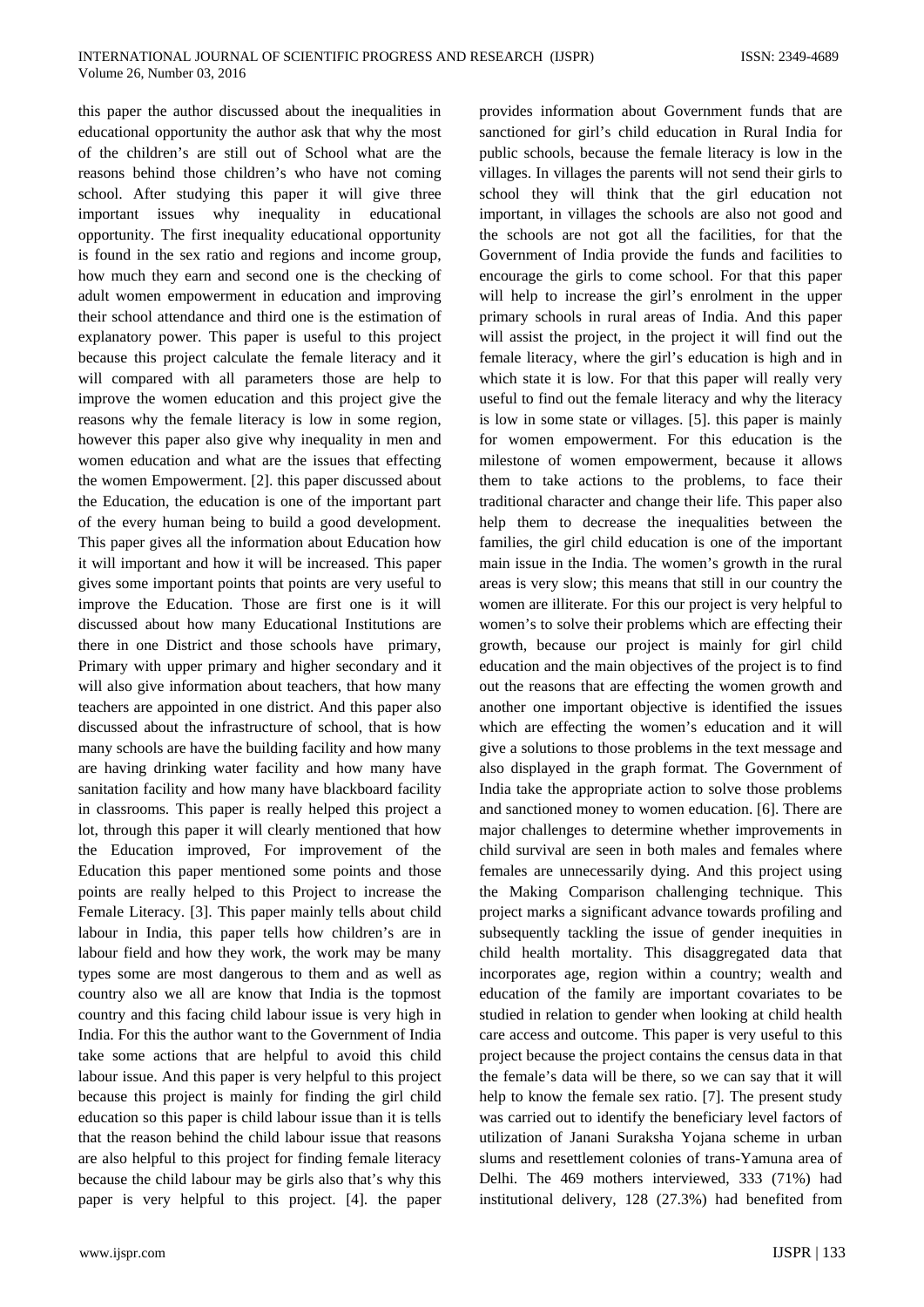JSY scheme and 68 (14.5%) had received cash benefits of Janani Suraksha Yojana.There is a need to improve the awareness among urban slum population about the utilization of Janani Suraksha Yojana scheme. Targeting difficult to access areas with special measures and encouraging more antenatal visits were essential, prerequisites to improve the impact of JSY. The Project Census data contains the population data so this paper is related to this project, in urban areas there is no knowledge of government yojana.It will help to government to know the how much the janani suraksha yojana is useful to urban slum population. [8].



Fig.1 Architecture Diagram

This is the Architecture diagram of a project, in this first it will done data preparation that is filtering the data after filtering the data the data will be send to the modelling state after modelling the data that is extracting the rule then it will be evaluating that is evaluation of the data then it will be repeating the steps that are Evaluation understanding, preparation, modelling, evaluation, deployment. These all steps are repeat up to complete all the data.

#### III. PREVIOUS WORK

In existing system the government just collect data, converts it in to software keeps in to a website, the data is called raw data, and raw data in itself doesn't reveal any cause or any information. Therefore it need to mine this data through certain mathematical process, such that it can find out the hidden cause in this data, so that presence system doesn't reveal any cause, it doesn't reveal any analysis and it doesn't reveal any relationship.

#### IV. PROPOSED METHODOLOGY

This block diagram discuss about the modules of the project.They are

- 1. Data Gathering
- 2. Data Pre-processing
- 3. Dataset
- 4. Clustering
- 5. Classification
- **Visualization**
- 7. Knowledge

#### 1.Data Gathering:

The data gathering module first collect or gather the data from Excel sheet that are present in the Indian Census website.The government of India stored the all the information or Data in the website,applying some Data mining tecnique we gathering the data from Excel Sheet.



Fig 2 Block Diagram

#### 2. Data Pre-processing:

The Data pre-processing means filtering the data,in this project the low pass filtering will be used.The filtering means removing outliers, that is occurance of high frequency data , that is the data which is occuring long time period,that is it will not occure again and again after filtering the data we get a filtered data and that will give to the Data Modelling Process. In the modelling process the filtered data is assign to the classification algorithm this algorithm state that which country or state is high and which one is low.

3. Clustering:

Clustering is the one of the important module in the Project, the clustering means it will group or clustered the data based on some parameters, like in the project many type of data will be there. For example the data may be Population data, Education data, Health data and Income data based on these data the clustering will be done.

4. Classification:

Classification will be done on some rules, this classification is classify the data based on some rules that is it classify that which state is high and which one is low in Population and it will classify that sex r+695'atio of men and female based on comparison of men versus female and later it will be compared with other state data to know which one is high and which one is low in the sex ratio of men and female.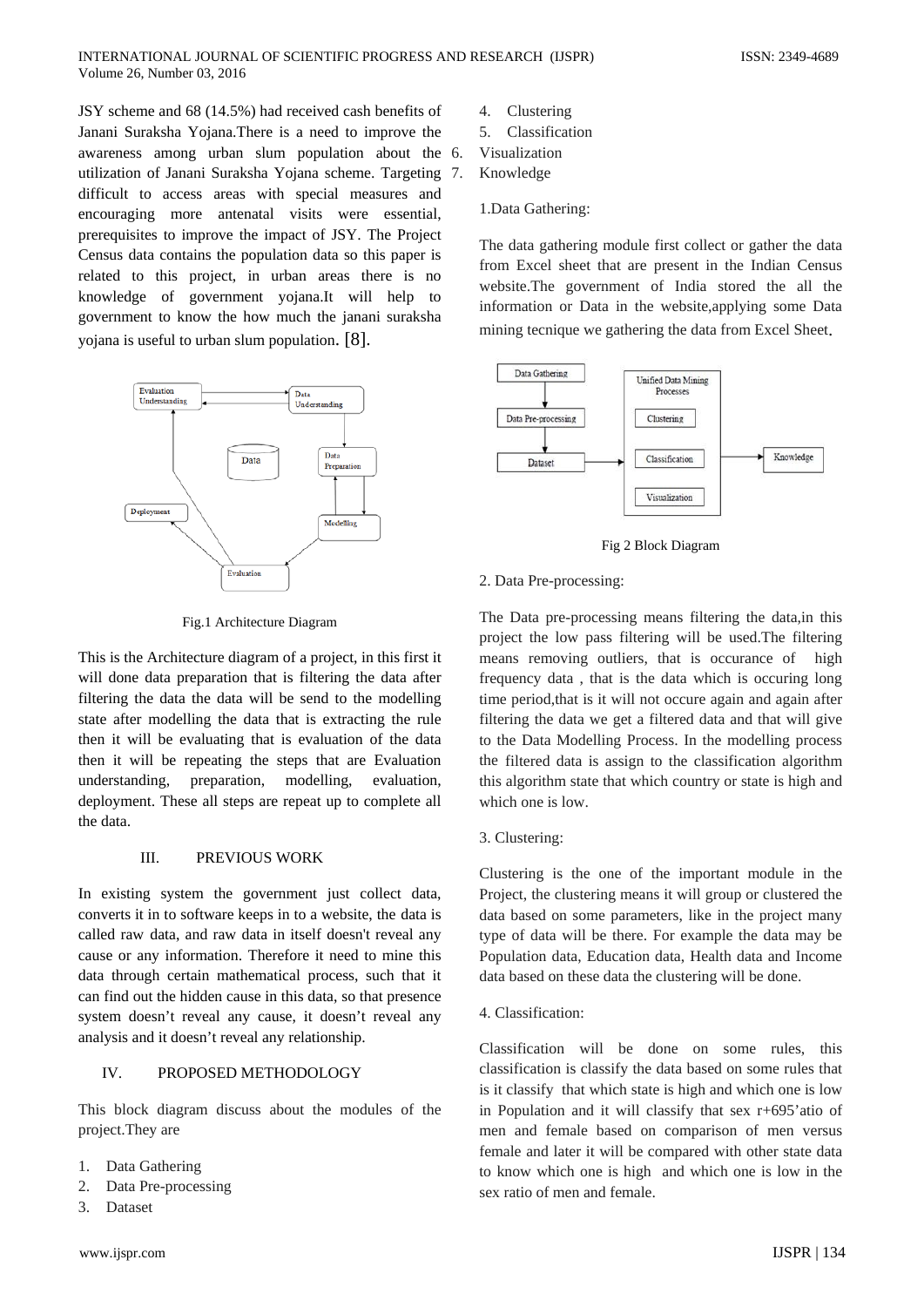#### 5. Visualization:

The visualization module is one of the important module, it will visualize the data after filtering, clustering and classification of data after complete all the modules how the data will be look or the data will be displayed in the graphical format that will done in the visualization module.

# FLOWCHART



Fig 3. Flowchart

This one is the Flowchart of the application or project, in this first step is the start next one is dataset the dataset is the big data that contain numeric data the numeric data only it will identified, next it will select the criteria that is which data can be analyzed and it will send to over fitted or under fitted that is it will check if the data has outliers or not if the data has outliers it will send back to Dataset or else if the data does not has the outlier then it will send to create vertical partitions that is clustering the data based on some parameters next it will send to unified Data mining process that is extracting the rules to classify the data then it will stop the Modelling process.

#### V. SIMULATION/EXPERIMENTAL RESULTS

1. Comparing of Female literacy and No Female teacher school

This screen shot shows the female literacy in where no female teacher is there. This will help to government to know why the girl child education is low in some state this one is one of the important reason. As we see in the above screen the female literacy is low where no female teacher in school. For this reason the government of India should allot one or two female teacher in every school of India.



2. Comparing of Female literacy and Total number of single Teacher Schools



This Screen shot shows the female literacy in where the single teacher school is there. This above screen clearly shows that the female literacy is low in single teacher school. Then government of India check that place and increase the teacher numbers then the female literacy will be increased automatically.

3.Total number of Schools in Number of villages there are greater than 60%

| <b>Idelands</b><br><b>Boxes D'C Gas</b> |        | Copy of DVC Raw Data 2013-14 Formulant          |     |                          |                                          |   | 130 |            |     | <b>Kumbon of Cultivate</b> |
|-----------------------------------------|--------|-------------------------------------------------|-----|--------------------------|------------------------------------------|---|-----|------------|-----|----------------------------|
|                                         |        |                                                 |     |                          |                                          |   |     |            |     | - Norton of Jinger         |
| kause                                   | berte. |                                                 |     | ٠                        |                                          |   | 100 |            |     |                            |
| <b>Features</b>                         |        |                                                 |     |                          |                                          |   |     |            |     |                            |
| <b>Solar &amp; Varger</b>               |        | Anglett                                         |     | <b>Parameter</b>         | <b>HechnoCenture</b>                     | × | ×   |            |     |                            |
| Ban Cole<br>Jan Ser<br>Sens Cole        |        | Top luxur of Screen<br><b>Summer of Streets</b> | is. | <b>Service</b>           | <b>Internet Tard 35</b>                  |   |     |            |     |                            |
| Dates Rose<br>Nortes of Bisite          |        |                                                 |     | <b>See New</b>           | ARTHOUGH & MC                            |   | w   |            |     |                            |
|                                         | 画      |                                                 |     | <b>Date: Code</b>        | Moon 10 and                              |   |     |            |     |                            |
| tode Filiate<br><b>PER P</b>            | ω      |                                                 |     | <b>Camer State</b>       | AKIANAS                                  |   |     |            |     |                            |
| Instrument Come                         |        |                                                 |     | <b>System of Seconds</b> | hanges 1 and 10                          |   | 16h |            |     |                            |
| <b>Targ Policies</b><br>14 Flery Mot    |        | <b>Hall Circles</b>                             |     |                          | fundament Countries Thampson at new 1994 |   |     |            |     |                            |
| Petersoa Ober Foundat                   |        | <b>Nation of Village</b>                        |     | Notice of Magaz          |                                          |   | #E  |            |     |                            |
| Sores<br>Sa Falo St<br>Social South Ree |        |                                                 |     | Total Norther of         | beyon \$2 and                            |   |     |            |     |                            |
| <b>Northean S. Procedure</b>            |        | $\overline{a}$                                  |     | Toy Folder               | bewerket.                                |   |     |            |     |                            |
| <b><i>Personal ET/Vesition</i></b>      |        | Gost                                            |     | 54 Passiator             | bewer Eye 1                              |   | 54  |            |     |                            |
| <b>Leal Gency</b><br>Geographics        |        |                                                 |     |                          | Teacher He, Done - East                  |   | 78  | 200<br>400 | 431 |                            |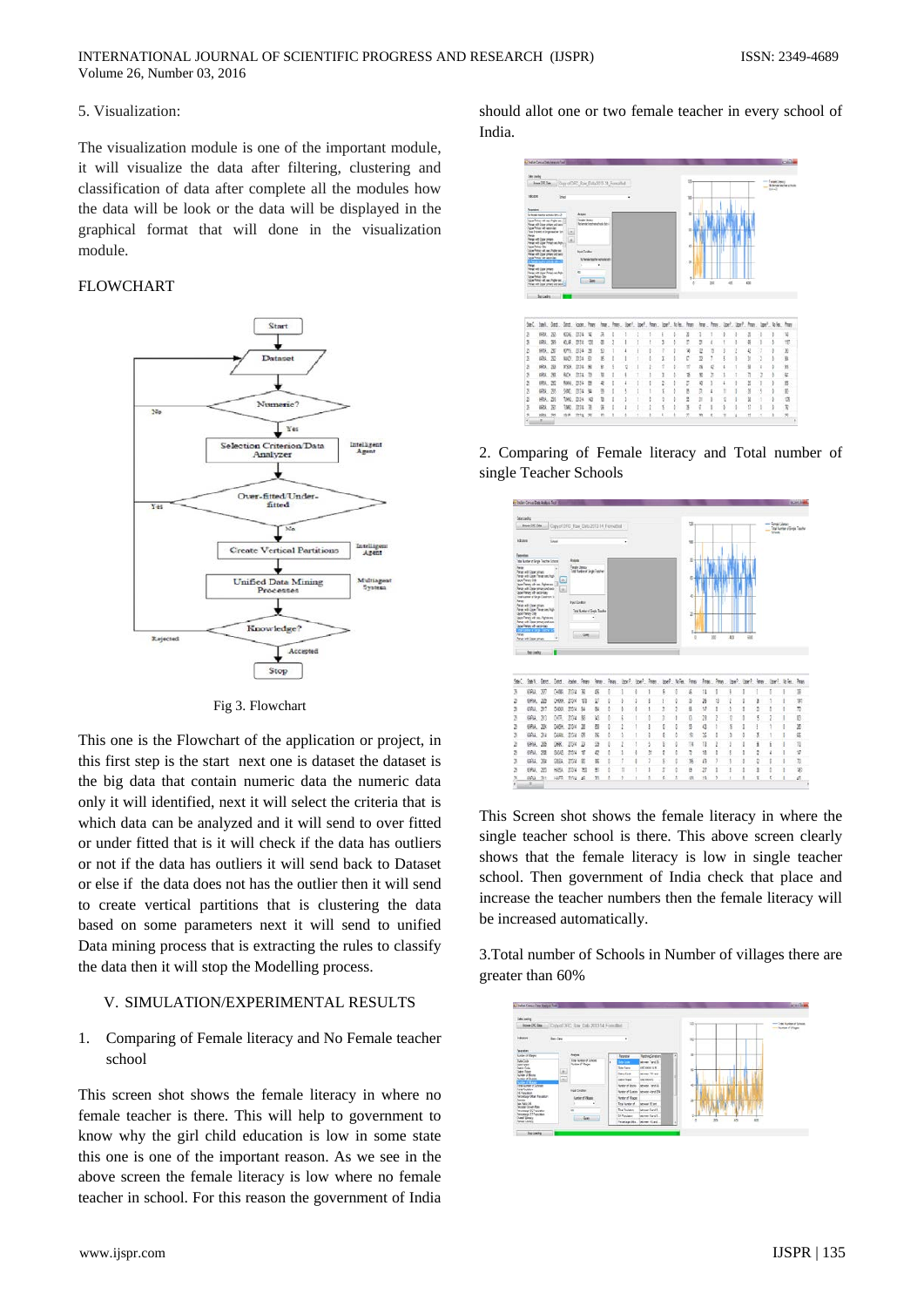|       |  | San'l, San's, Sand, Sand, Nudar, Nudar, Nudar, Tasil, Tasil, 1979, Tecnt, Secon, Secola, Pecet, Pecet, Pecet, Pende, Pecek, |  |  |  |  |  |  |              |  |
|-------|--|-----------------------------------------------------------------------------------------------------------------------------|--|--|--|--|--|--|--------------|--|
|       |  | 3 686 20 686 1 10 50 10 11:30 100 27 100 50 41 11:3 12: 33 13                                                               |  |  |  |  |  |  |              |  |
|       |  | 25 6096, 280 6474, 6 12 116 232 6637 1705, 63 66 69 69 69 69 69 69                                                          |  |  |  |  |  |  |              |  |
|       |  | 29 64764 250 54694 7 70 410 147 200 2010 2010 415 101 148 151 170 134 102 103                                               |  |  |  |  |  |  |              |  |
|       |  | 2 696, 296 096, 7 17 18 18 1905 206 217 17 18 17 210 18 31 19 32                                                            |  |  |  |  |  |  |              |  |
| $2-$  |  | 686 29 346 7 8 45 10 100 200 200 90 60 90 50 10 42 61 75                                                                    |  |  |  |  |  |  |              |  |
| $3 -$ |  | 4994, 252 6404, 4 14 15 14 14 15 15 16 17 18 18 19 19 19 19 19 19 19 19 19 19                                               |  |  |  |  |  |  |              |  |
|       |  | 3 WH. 2N GUL 1 10 103 23 2642 221 14 12 13 13 13 13 23 14                                                                   |  |  |  |  |  |  |              |  |
| $3 -$ |  | ANNA 200 WEALT 20 200 200 YOU SEEL 2.0 105 59 17 19 10 12 35 01                                                             |  |  |  |  |  |  |              |  |
| B.    |  | 6000 201 900 7 10 10 10 10 10 900 100 227 81 95 113 117 128 716 716                                                         |  |  |  |  |  |  |              |  |
|       |  | 3 696.22 616.1 4 20 90 900 900 90 01 11 11 12 14                                                                            |  |  |  |  |  |  | <b>CO 78</b> |  |
| s.    |  | ANNO 255 CLUB 6 10 105 221 9023 918, 2.3 93 99 113 123 133 143 89                                                           |  |  |  |  |  |  |              |  |
|       |  | N ARE NO PUR / B PL YR WHO WAS NO BY TO THE ON RY                                                                           |  |  |  |  |  |  |              |  |

This screen shot show the in villages how many schools are there and they all are greater than 60%. In this screen shot it will clearly show that how many states are there in India they all are having greater than 60% of schools in the villages and those states are Andaman & Nicobar Islands, Andhra Pradesh, Arunachal Pradesh, Assam, Bihar, Chandigarh, Chhattisgarh, Dadra & Nagar Haveli, Delhi, Goa, Gujarat, Haryana, Himachal Pradesh , Jammu And Kashmir, Jharkhand, Karnataka, Kerala, Madhya Pradesh, Maharashtra, Manipur, Meghalaya, Mizoram, Nagaland, Odisha, Puducherry, Punjab, Rajasthan, Sikkim, Tamil Nadu, Tripura, Uttar Pradesh, Uttarakhand, West Bengal.

4. Comparing Female Literacy and Overall Literacy with Query



This Screen shot show the where the female literacy is highest or greater than 60 % compared to Overall literacy. By giving the Query to a system or tool we got an output from the system accordingly what we query the system. In this output the user want to know the where the female literacy is greater than 60%. According to the query the user got the output is Andaman & Nicobar Islands, Andhra Pradesh, Arunachal Pradesh, Assam, Bihar, Chandigarh, Chhattisgarh, Dadra & Nagar Haveli, Daman & Diu, Delhi, Goa, Gujarat, Haryana, Himachal Pradesh, Jammu And Kashmir, Jharkhand, Karnataka, Kerala, Lakshadweep, Madhya Pradesh, Maharashtra, Manipur, Meghalaya, Mizoram, Nagaland, Odisha, Puducherry, Punjab, Rajasthan, Sikkim ,Tamil Nadu, Tripura ,Uttar Pradesh, Uttarakhand ,West Bengal.

VI. CONCLUSION

Every year various Department of Government of India and the State Government invest significant amount of public money in to gathering and collecting data about public health and public education. Such data is available as public records, however most of the Government Schemes still does not utilized the findings from this data, even though the record is made available as public due to immense number of parameters and dependency of this data on various other departmental data and observation, it is not easy to find out the acute observations from these datasets.

In this world, we have proposed a noble data mining technique based on associate rule mining to find out the index or indices effecting the girl's child education in India. Our technique takes the advantage of public data available by both state departments as well as human resource department and we run a data filtering and associate rule mining and this associate rule mining provides a relationship between different parameters and it gives us an easy way of understanding different regions effecting girl's education.

Further our system comes with sophisticated visualization technique, by means of which visualization as statistical technique, by means of which not only the findings are depicted but not only the findings are given as the text message but at the same time they depicted graphically.

## VII. FUTURE SCOPES

This system can further be improved by interlinking the data coming from various other departments like health department and finding out the relationship of girls education on other aspects like, public health, the medical facility availability and the employability of the family member and so & so. Such a system can easily be developed by incorporating the data domains of the other department and then interpolating that data with the proposed system.

## **REFERENCES**

[1] Geeta Nair*, "*Gendered Impact of Globalization of Higher Education: Promoting Human Development in India", 2015.

[2] Saswati Das, "Inequality in Educational Opportunity in India: Evidence and Consequence of Social Exclusion", March 2016.

[3] Rajarshi Majumder, Jhilam Ray, "Education: Capacity Building for Human Development", 30 November 2015.

[4] Gupta Naresh Kumar*,* "Child Labour in India: A Brief Study of Low and its Implementation", 2 December 2015.